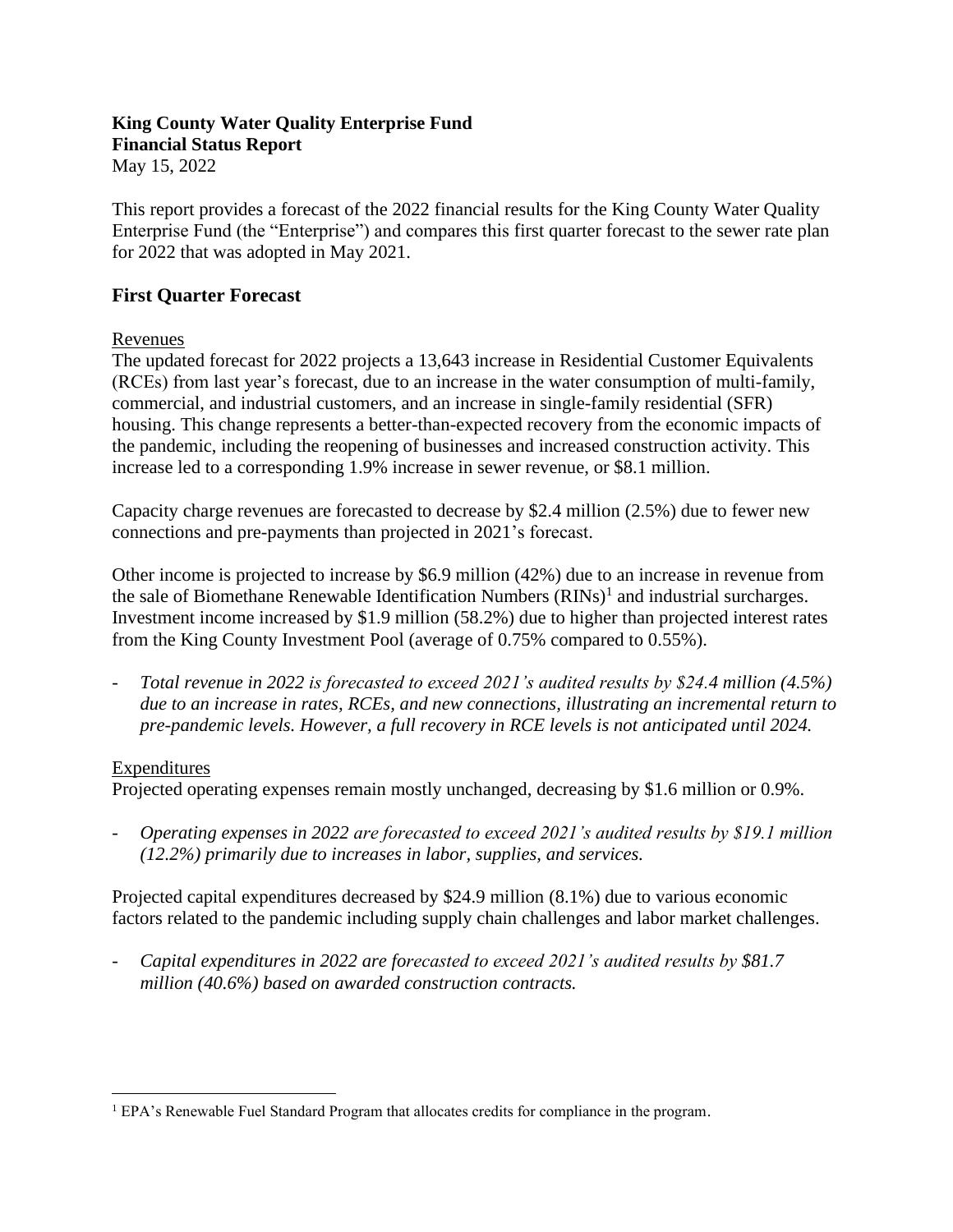#### Debt

The Enterprise was awarded a \$66 million State Revolving Fund (SRF) Loan agreement from the Washington State Department of Ecology on December 17, 2021. The Enterprise anticipates drawing on \$34.9 million – \$5.5 million more than projected  $(18.7%)$  – to retire outstanding interim financing commercial paper (CP) in 2022. The remaining \$31.1 million will be drawn upon in 2023.

On January 6, 2022, the Enterprise issued \$31.4 million in CP to provide interim financing for the Georgetown (\$14.8 million) and Joint Ship Canal (\$16.6 million) projects. These projects have already secured low-interest rate loans from the state and the federal government. Draws on these loans will then be used to repay the CP notes near project completion. This interim financing strategy is expected to reduce the Enterprise's borrowing costs for the projects, as short-term tax-exempt rates are expected to be below the long-term rates for the state and federal loans.

Senior lien debt service is \$10.2 million lower than projected due to the savings achieved from refundings in 2021, a November 2021 defeasance undertaken as part of a cash optimization strategy, and the refunding<sup>2</sup> of the 2012 Sewer Revenue Bond (\$9.7m) and a 2012 LTGO Bond (\$16.9m) with 1/1/2022 call dates. Subordinate lien debt service is \$12.5 million lower than projected due primarily to the SRF refunding in 2021.

Due to these decreases in debt service and the increase in total net revenue, the Enterprise is projected to comfortably exceed both of its key coverage targets in 2022, namely 1.25 times senior lien debt service and 1.15 times total debt service.

<sup>&</sup>lt;sup>2</sup> The secondary purpose of the CP program is to provide funds to refund high interest outstanding and future junior lien sewer revenue and multi-modal LTGO bonds under ordinance 18898. Debt service on the 2012 refunded bonds will be paid according to their original maturities.